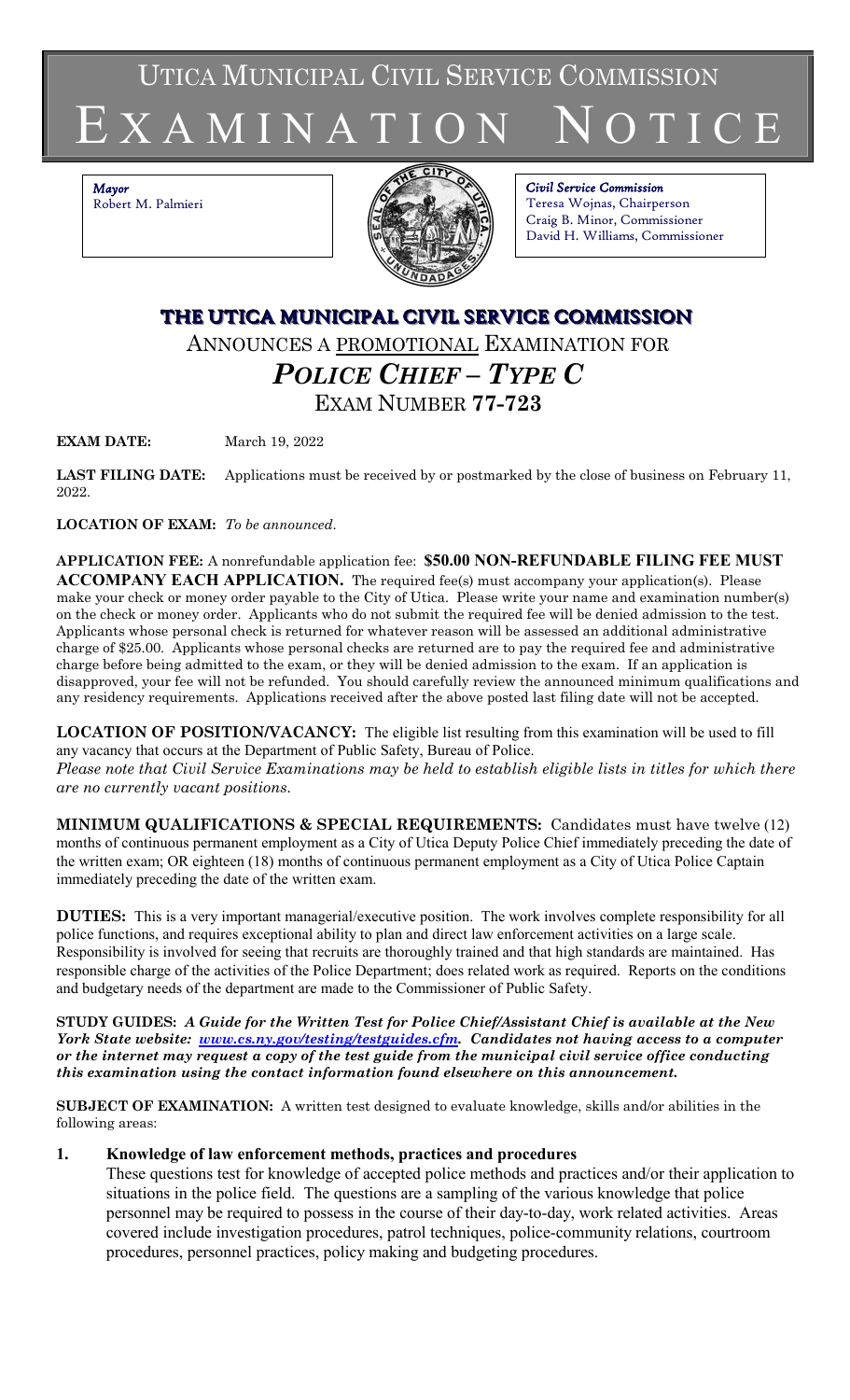# **2. Knowledge of law enforcement methods, practices and procedures**

These questions test for knowledge of accepted police methods and practices and/or their application to situations in the police field. The questions are a sampling of the various knowledge that police personnel may be required to possess in the course of their day-to-day, work related activities. Areas covered include investigation procedures, patrol techniques, police-community relations, courtroom procedures, personnel practices, policy making and budgeting procedures.

#### **3. Knowledge of New York State Laws – Criminal**

These questions test the candidates' knowledge of the laws in effect on January 1, 2022. This portion of the test is a sampling of the various sections of the law that police personnel may encounter in the course of their day-to-day work-related activities. Laws covered may include the Penal Law, Criminal Procedure Law, Vehicle and Traffic Law, Family Court Act, and other laws relevant to law enforcement in New York State.

## **4. Police Administrative Supervision and Administration**

These questions test for the knowledge of managerial functions involved in directing the operations of a B or C level police department as well as the knowledge of the principles and practices involved in supervising a large subordinate staff, including subordinate supervisors. These questions cover such areas as: developing objectives and formulating policies; forecasting and planning; organizing and coordinating; informing and instructing; guiding and leading; decision-making and problem solving; communicating effectively; staffing and staff development; time management; assigning work and evaluating performance; handling conflict and grievances; and budgeting.

## **5. Understanding and interpreting written material**

These questions test how well you comprehend written material. You will be provided with brief reading selections and will be asked questions about the selections. All the information required to answer the questions will be presented in the selections; you will not be required to have any special knowledge relating to the subject areas of the selections.

#### **6. Preparing written material in a police setting**

These questions test for the ability to prepare the types of reports that police personnel write. Some questions test for the ability to present information clearly and accurately. They consist of restatements of information given in note form. You must choose the best version from each set of four choices. Other questions test for the ability to organize paragraphs. They consist of paragraphs with their sentences out of order. For each of the paragraphs you must choose, from four suggestions, the best order of the sentences.

P.E.R.C. Statement. The final rating key for this examination will be established by the State Civil Service Commission prior to the testing date, upon recommendation of a committee of police experts who will review all the questions for appropriateness and accuracy. There will be no review of the questions by candidates. The Committee was selected with the assistance and endorsement of the Police Conference of New York, Inc., the New York State Association of PBA's, Inc., and the New York State Association of Chiefs of Police, Inc.

#### **The use of solar or battery operated calculators is PROHIBITED.**

**MULTIPLE EXAMINATIONS SCHEDULED FOR THE SAME DAY:** If you have applied for any other civil service examinations to be given on the same test date for employment with New York State or any other local government jurisdiction excluding New York City, you must make arrangements to take all the examinations at one test site.

If you have applied for both State and local government examinations, you must notify Utica Civil Service of your intent to take both a State and a local government examination. When taking both a State and a local government examination you will be required to take all your examinations at a State examination center. You will be advised by letter when and where to report for your examinations. You must bring both the State and the local government admission card to the State test center.

If you have applied for another local government examination with another local civil service agency, call or write to each civil service agency to make arrangements. You must make your request for these arrangements no later than two weeks before the date of the examinations. You must notify all local government civil service agencies with whom you have filed an application of the test site at which you wish to take your examination.

**RELIGIOUS ACCOMMODATION/DISABLED CANDIDATES/MILITARY MEMBERS:** Applicants whose religious observances, religious practices or military service prevent their taking examinations on the scheduled date and disabled candidates who require special accommodations to take the test should indicate the need for special arrangements by checking the "Special Arrangement" box on the front of the applications. The New York State Department of Civil Service Commission will approve any reasonable request for accommodations by disabled candidates. Candidates who are called to military service after filing an application should send a request for an alternate test date to the City of Glen Cove Municipal Civil Service Commission as soon as possible before the test date.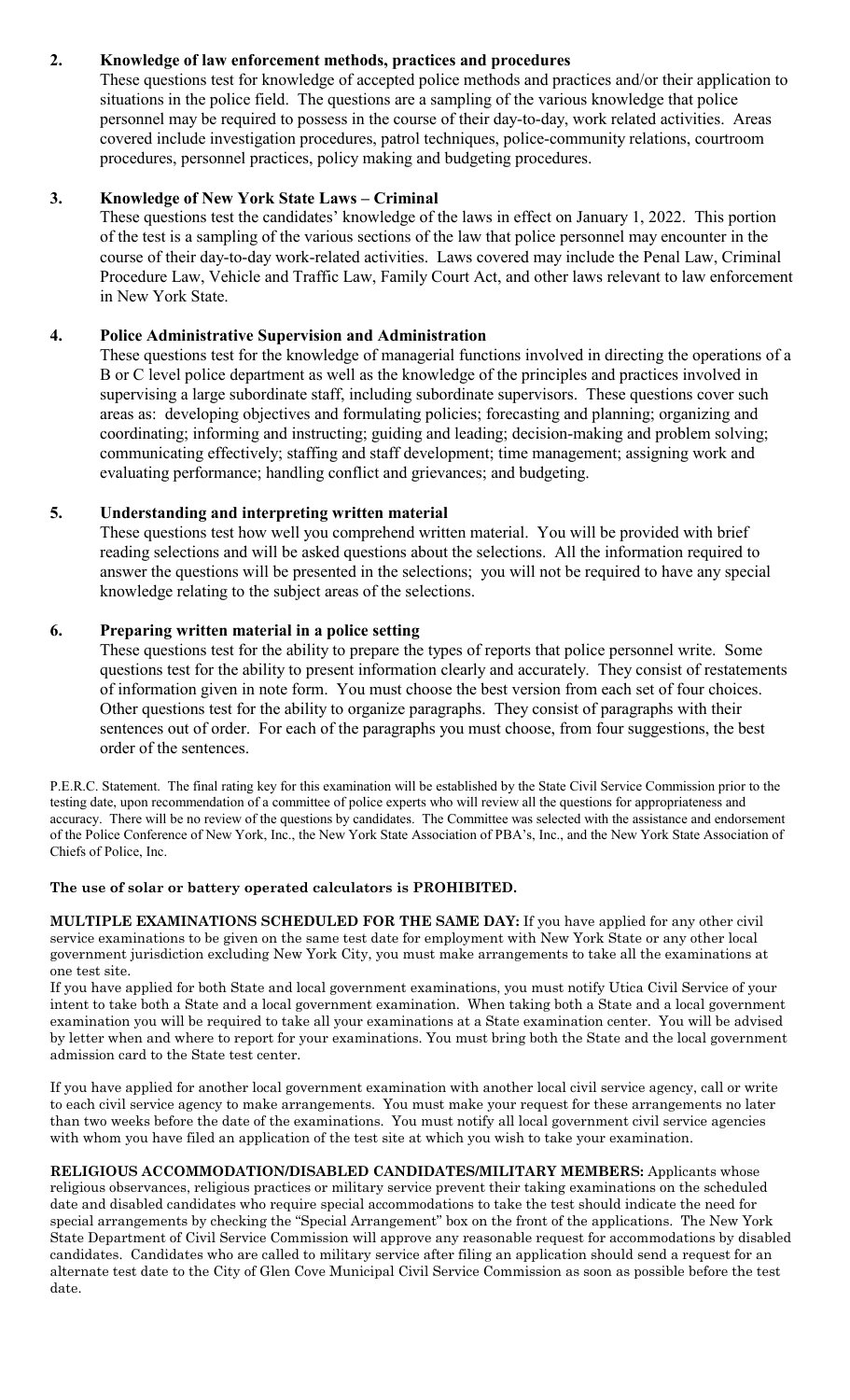**MILITARY SERVICE MEMBERS:** If you apply for an examination during the filing period but are on active military duty on the date the examination is scheduled, you may request a military makeup examination. You must contact The City of Utica Municipal Civil Service Commission for more information. If you are on active duty or discharged after the filing period has begun, you may apply for the examination up to ten days before the date of the test.

#### **This examination will be prepared and rated in accordance with Section 23(2) of the Civil Service Law. The provisions of New York State Civil Service Law and the City of Utica Civil Service Rules and Regulations dealing with the preparation and rating of examinations will apply to this examination.**

**VETERAN'S CREDIT:** Veterans or disabled veterans who are eligible for additional credit must submit an application for Veteran's credit with their application for examination or at any time between the date of the application for examination and the date of the establishment of the resulting eligible list. Applications for Veteran's credits are available from this office. Effective January 1, 1998, the State Constitution was amended to permit a candidate currently in the armed forces to apply for and be conditionally granted Veteran's Credits in examinations. Any candidate who applies for such credit must provide proof of military status to receive additional credit. No credit may be granted after the establishment of the list. It is the responsibility of the candidate to provide appropriate documentary proof indicating that the service was in time of war as defined in Section 85 of the Civil Service Law and that the candidate either received an honorable discharge or was released under honorable conditions in order to be certified at a score including the Veteran's credit.

#### **CHILDREN OF FIREFIGHTERS AND POLICE OFFICERS KILLED IN THE LINE OF DUTY:** In

conformance with section 85-a of the Civil Service Law, children of firefighters and police officers killed in the line of duty shall be entitled to receive an additional ten points in a competitive examination for original appointment in the same municipality in which his or her parent has served. If you are qualified to participate in this examination and are a child of a firefighter or police officer killed in the line of duty in this municipality, please inform this office of this matter when you submit your application for examination. A candidate claiming such credit has a minimum of two months from the application deadline to provide the necessary documentation to verify additional credit eligibility. However, no credit may be added after the eligible list has been established.

BACKGROUND INVESTIGATION: Applicants may be required to undergo a State and national criminal history background investigation, which will include a fingerprint check, to determine suitability for appointment. Failure to meet the standards for the background investigation may result in disqualification.

**SPECIAL REQUIREMENTS FOR APPOINTMENT IN SCHOOL DISTRICTS:** Per Chapter 180 of the Laws of 2000, and by Regulations of the Commissioner of Education, to be employed in a position designated by a school district as involving direct contact with students, a clearance for employment from the State Education Department is required. Eligible candidates may be required to pay a fingerprint-processing fee associated with this special requirement.

#### **APPLICATIONS / GENERAL INFORMATION / INSTRUCTIONS:** Application forms may be obtained from the City of Utica Website: **[www.cityofutica.com](http://www.cityofutica.com/) OR:** From the office of: **THE UTICA MUNICIPAL CIVIL SERVICE COMMISSION**

**CITY OF UTICA, CITY HALL 1 KENNEDY PLAZA UTICA, NY 13502**

**During:** *Any weekday from the posting date through the last filing deadline (except holidays).* **Between the hours of:** 9:00 a.m. to 4:00 p.m. Monday through Friday **OR:** by sending a stamped self-addressed legal sized envelope with the applicants name and address on it, requesting an application for the position. Applications received/postmarked after the filing deadline will not be accepted.

The applicant should make certain every question on the application is answered, and that the application is complete in all respects. All statements made by the candidates in their application are subject to verification. Candidates will be notified of the disposition of their applications. The Utica Municipal Civil Service Commission does not acknowledge receipt of applications and does not accept responsibility for non-delivery or postal delay.

**APPLICATION FEE WAIVER:** A waiver of application fee will be allowed if you are unemployed and primarily responsible for the support of a household. In addition, a waiver of application fee will be allowed if you are determined eligible for Medicaid, or receiving Supplemental Security Income payments, or Public Assistance (Temporary Assistance for Needy Families/Family Assistance or Safety Net Assistance) or are certified Job Training Partnership Act/Workforce Investment Act eligible through a State or local social service agency. All claims for application fee waiver are subject to verification. If you can verify eligibility for application fee waiver, complete a "Request for Application Fee Waiver and Certification" form and submit it with your application by the close of business on the Application Deadline as listed on the Examination Announcement. "Request for Application Fee Waiver and Certification" forms are available at the Civil Service Office.

**ALTERNATE TEST DATES:** Alternate test dates may be arranged upon review of the circumstances according to the Alternate Test Date Policy established by this department. Under specific circumstances, an alternate test date may be arranged. Your request with written documentation must be received in the Civil Service Office no later than (10) ten business days preceding the examination date. If an emergency prevents you from appearing for the examination, please notify this office no later than noon on the Monday following the test date providing verifiable documentation of the reason. A determination will be made if you will be allowed an alternate test date.